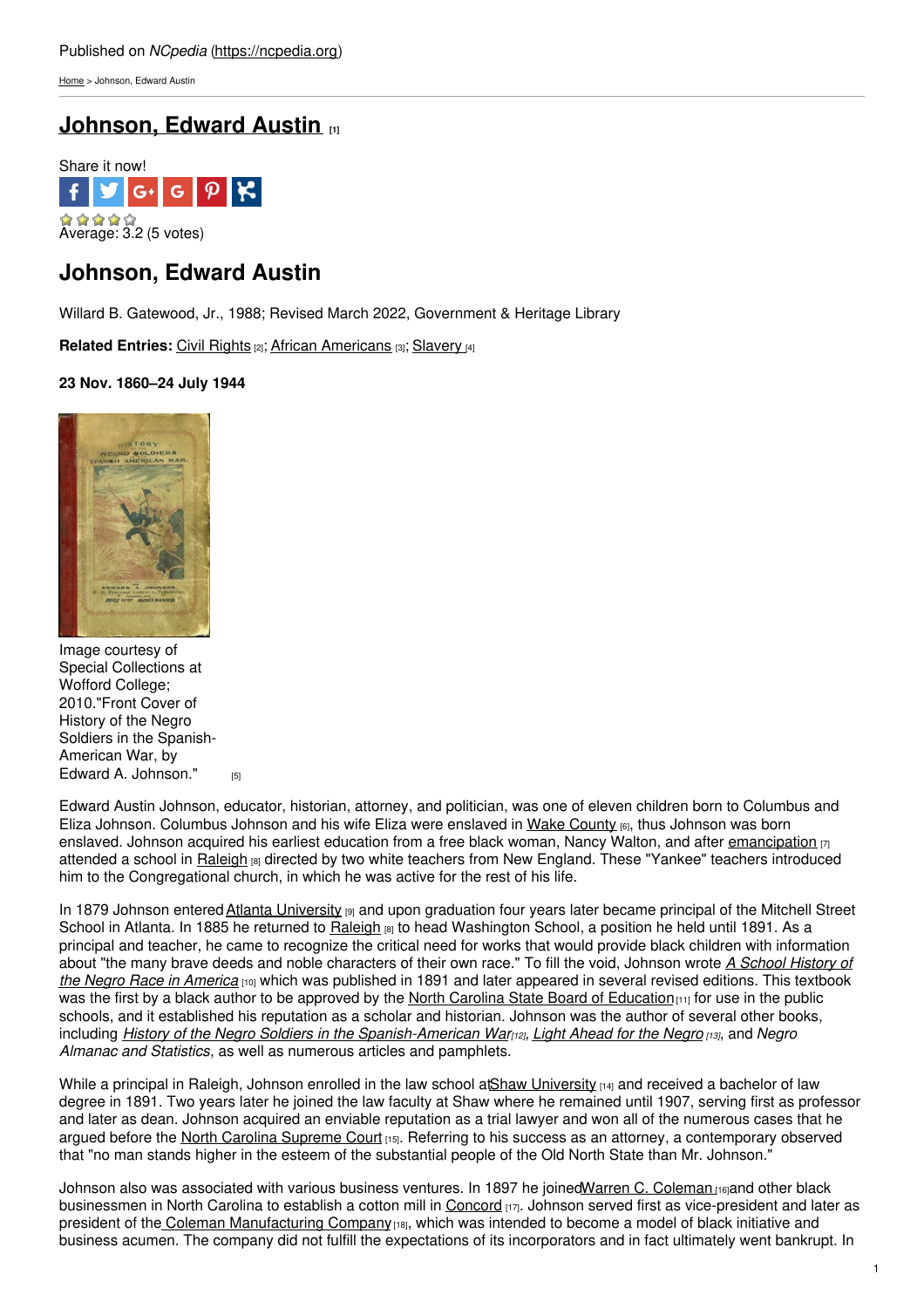1898 Johnson and six other black men organized the North Carolina Mutual and Provident [Association](http://www.northcarolinahistory.org/encyclopedia/220/entry/) [19]in [Durham](https://ncpedia.org/geography/durham) [20]which in time became the largest black-owned insurance company in the world. By the turn of the century, he had accumulated considerable real [estate](https://ncpedia.org/real-estate)  $_{[21]}$  in Raleigh and in 1902 was one of only two black residents of the city whose income was sufficient to warrant payment of the state's income tax.

Throughout his career Johnson was active in the Republican party. He figured prominently in the party's local and state organizations and was a delegate to the Republican National Convention in 1892 and 1896. He was a member of Raleigh's Board of Aldermen for a term, and he served from 1899 to 1907 as assistant to the federal attorney for the district of eastern North Carolina. Unwilling to accept Booker T. Washington's advice that black people should eschew politics, Johnson deeply resented the disfranchisement of black citizens that resulted from the rise of white supremacy across the state in 1898. This led Johnson to leave North Carolina for New York City.

Opening a law office in Harlem in 1907, Johnson quickly established a lucrative practice and became prominent in the economic, social, and political life of the black community. An active member of the Harlem Board of Trade and Commerce and the Upper Harlem Taxpayers Association, he also contributed generously of his time and money to the expansion of recreational facilities for black youth. Programs sponsored by churches and by the  $YMCA$   $_{[22]}$  were of special concern to him.

In Harlem, Johnson proposed that black people should be nominated for office in areas where they constituted a majority of the voters. His own rise to political power in New York "symbolized a major transition in American Negro and urban history," as he was a black southerner who escaped some limitations on his civil and political rights by migrating to a northern city. He served as Republican committeeman from Harlem's Nineteenth Assembly District and in 1917 was elected to the state assembly in Albany, becoming the first black member of the New York legislature. As a legislator, according to a report by the Citizens Union, he "promoted measures of importance to his constituency." Of the four bills he piloted through the legislature, Johnson considered two of far-reaching significance: a civil rights act and a law establishing a state employment bureau. Defeated for reelection largely as the result of a redistricting of the city, Johnson remained active in local Republican circles. His final attempt to gain elective office took place in 1928, when he waged a vigorous, though unsuccessful campaign as a Republican candidate for Congress.

During the last decade of his life, Johnson was almost blind. He died at age eighty-three following surgery and was survived by his only child, a daughter.

### **References:**

*Colored American* , 30 Apr. 1898

"Edward Austin Johnson," *Journal of Negro History* 24 (October 1944)

Indianapolis *Freeman* , 6 July 1907

"The Life and Work of Edward Austin Johnson,"*The Crisis* 40 (April 1933

*New York Times* , 24 July 1944

*Who's Who in Colored America, 1938–1940*(1940)

### **Additional Resources:**

DocSouth, UNC: <https://docsouth.unc.edu/church/johnson/bio.html> [23]

BlackPast: <http://www.blackpast.org/?q=aah/johnson-edward-1860-1944> [24]

### **Image Credits:**

Special Collections at Wofford College; 2010."Front Cover of History of the Negro Soldiers in the Spanish-American War, by Edward A. Johnson." Available from <https://www.flickr.com/photos/littlejohncollection/4323411654/> [5] (accessed March 16, 2012).

**Subjects:** [Biographies](https://ncpedia.org/category/subjects/biography-term) [25] Black and African [American](https://ncpedia.org/category/subjects/african-americans) People [26] [Business](https://ncpedia.org/category/subjects/business-leaders) leaders [27] [Educators](https://ncpedia.org/category/subjects/educators) [28] Public [officials](https://ncpedia.org/category/subjects/public-officials) [29] Writers, [journalists,](https://ncpedia.org/category/subjects/writer) and editors [30] **Authors:** [Gatewood,](https://ncpedia.org/category/authors/gatewood-jr-willar) Willard B., Jr. [31] **Origin - location: Wake [County](https://ncpedia.org/category/origin-location/piedmont/w) [32]**